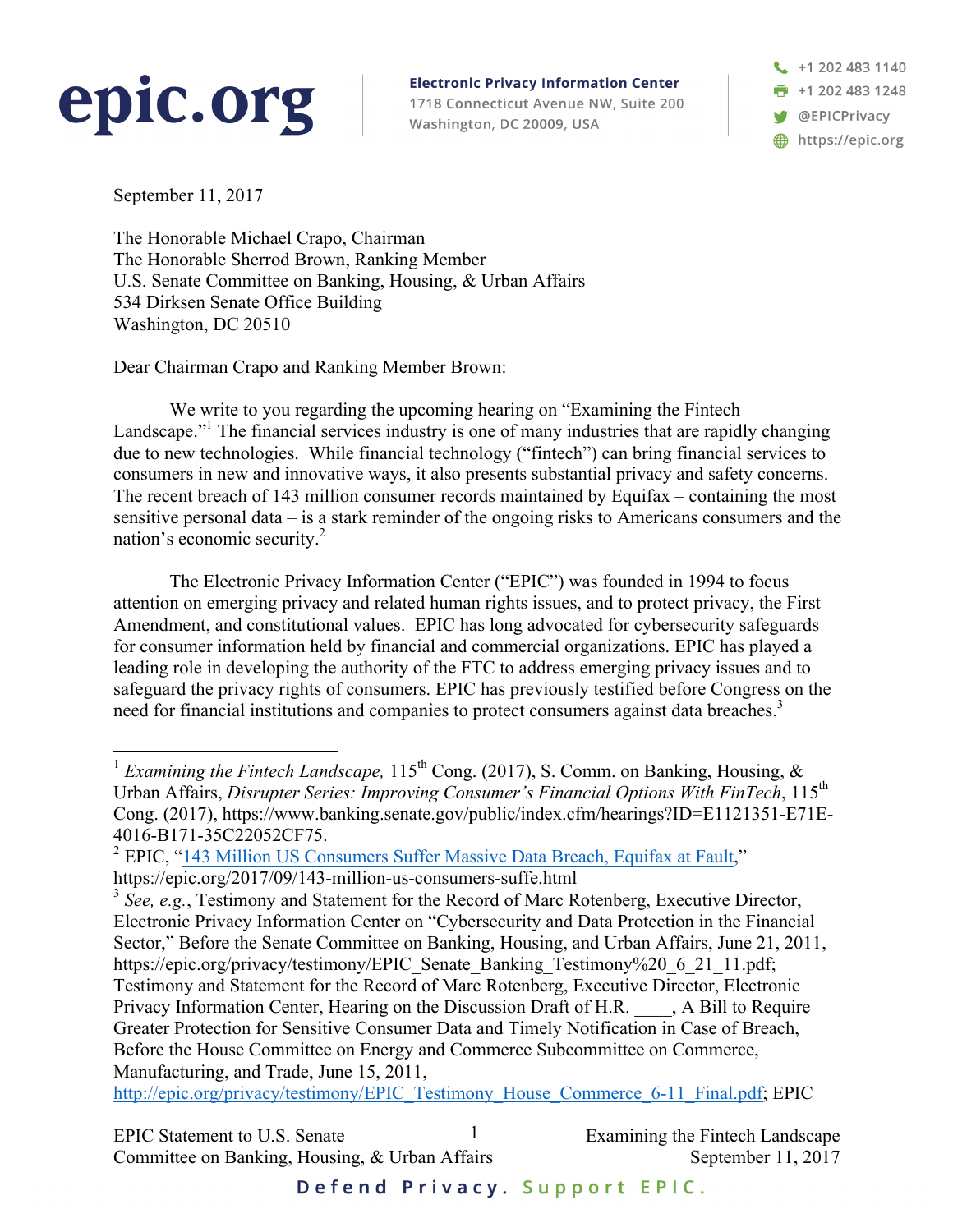Fintech has transformed the financial services industry and, in some instances, has improved consumer access to financial services. However, privacy and security is now a primary concern for financial services. As this Committee examines fintech, there are several security issues that should be considered.

Some fintech companies use unconventional methods to determine who to approve or reject for loans. While traditional loan determinations are made based on familiar factors such as salary and assets, many financial services companies now include other sources, such as social media, to make determinations about consumers. <sup>4</sup> Furthermore, the Committee should be concerned about algorithms that are used to determine if an individual qualifies for a loan.<sup>5</sup> Any algorithms used to make such determinations should be transparent in order to ensure consumer fairness, especially if they rely on non-traditional factors.

Security should also be a priority. The serious threat that hacks and data breaches pose to the consumer information held by financial institutions cannot be overstated.<sup>6</sup> Fintech and all companies in the financial services industry should be subject to strict privacy rules to protect consumers. Current rules and regulations for financial services companies should be revised so that they are mandatory, not merely guidance, and require consumers to be informed in the event of a data breach. 7

Finally, the Committee should inquire into how fintech companies deal with lending money to individuals whose credit scores or financial situations would lead them to be denied by loans from traditional lenders. There is already ample evidence that individuals who may be struggling financially are frequently exploited by predatory lenders.<sup>8</sup> As technology has

Statement to the U.S. House Committee on Energy & Commerce, *Improving Consumer's Financial Options With FinTech*, Jun. 9, 2017, https://epic.org/testimony/congress/EPIC-HEC-FinTech-Jun2017.pdf

<sup>5</sup> *Algorithmic Transparency: End Secret Profiling, EPIC, https://epic.org/algorithmic*transparency/.

<sup>6</sup> Portia Crowe, *JPMorgan Fell Victim to the Largest Theft of Consumer Data from a Financial Institution in US History,* Business Insider, Nov. 10, 2015,

http://www.businessinsider.com/jpmorgan-hacked-bank-breach-2015-11; Greg Masters,

*Discover Financial Services Reports Two Breaches to California AG,* SC Media, Mar. 2016, https://www.scmagazine.com/discover-financial-services-reports-two-breaches-to-californiaag/article/529021/.

<sup>7</sup> *Financial Institutions and Customer Information: Complying with the Safeguards Rule*, Federal Trade Commission, Apr. 2006, https://www.ftc.gov/tips-advice/businesscenter/guidance/financial-institutions-customer-information-complying.

<sup>8</sup> Richard D. Ralls, *Payday Lending Traps Low-Income Families In Tragic Cycle Of Debt,*  Kansas City Star, Aug. 2, 2016, http://www.kansascity.com/opinion/readers-opinion/guestcommentary/article93346342.html; Paul Kiel, *The 182 Percent Loan: How Installment Lenders* 

 $\overline{a}$ 

<sup>4</sup> Elizabeth McGinn et al., *Consumer Privacy Should Be Top-Of-Mind For FinTech Firms To Avoid Scrutiny,* Bloomberg, May 8, 2017, https://www.bna.com/consumer-privacy-topofmindn73014450574/.